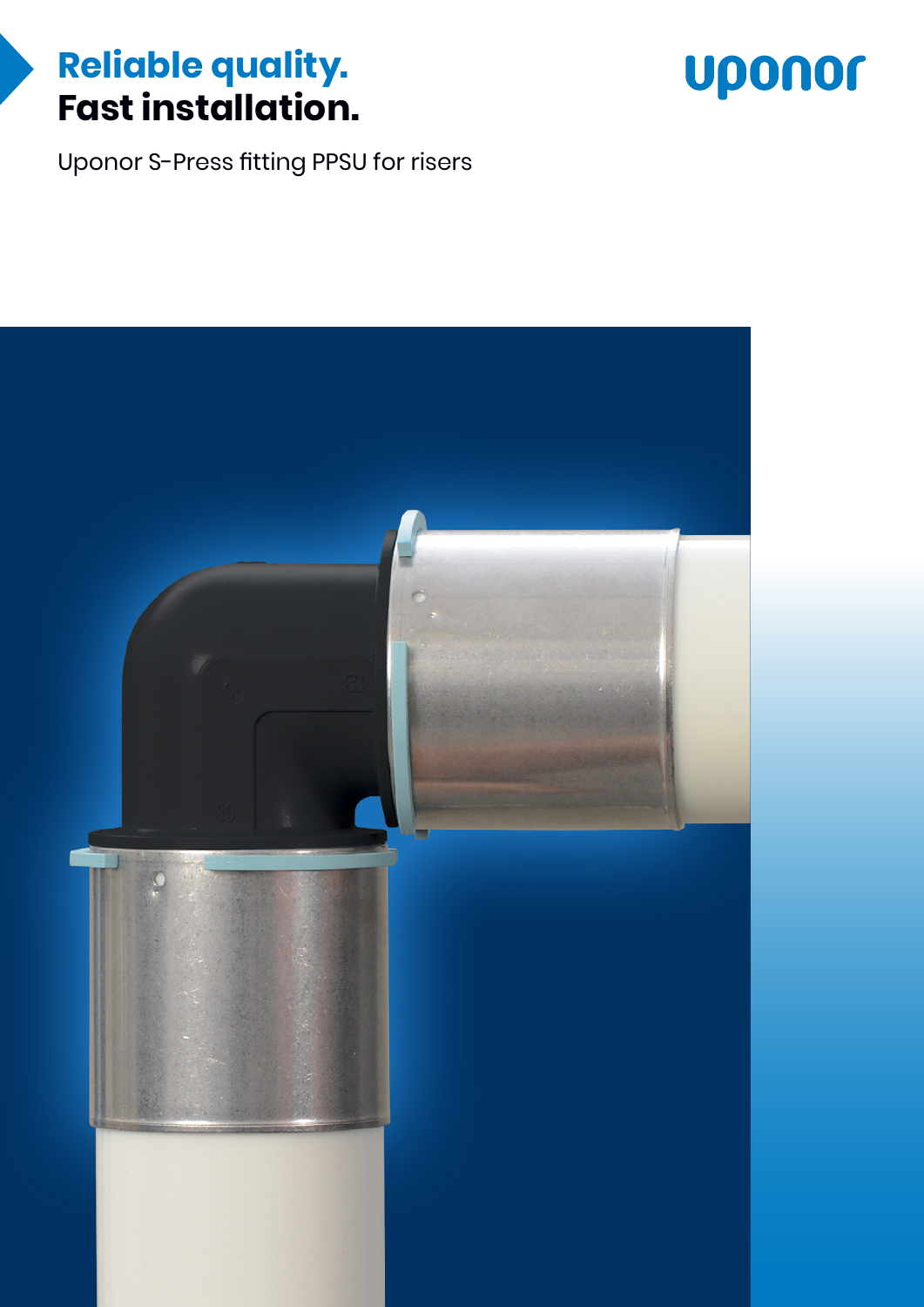#### **For fast and reliable riser installation**

- **Big dimension from 40-75mm with PPSU body**
- $\geq$  S-Press 40-75 material is listed on the 4MS positive list of the as approved lead-free material to be in contact with water for human consumption
- $\geq$  Fast installation with easy bevelling and without calibration
- Compatibility to current pipes and tools
- **>** Free choice between Uponor S-Press PPSU 40–75, brass 40–50 and Uponor RS 63–110 portfolio
- $\sum$  Colour coding
- $\sum$  Test safety function
- $\geq$  Stop ring segments for easy and precise jaw fixation





#### **Tap water**

The permanent operating temperature ranges from 0°C to 70°C at a maximum permanent operating pressure of 10bar. The short-term malfunction temperature is 95°C for a period of 100 hours in the operating life time.

#### **Heating**

The permanent operating temperature ranges up to 80°C at a maximum permanent operating pressure of 10bar. The short-term malfunction temperature is 100°C for a period of 100 hours in the operating life time.

### **Riser fittings up to 75mm**

The Uponor S-Press fitting PPSU 40 – 75mm is applicable for all sanitary facilities as well as for heating and cooling, e. g. for house construction and for public and commercial buildings.

Together with the Uponor MLC it has system approvals all over Europe for drinking water incl. hygiene approvals.



# **Uponor S-Press Reliability in large dimensions**



**Colour code dimension**